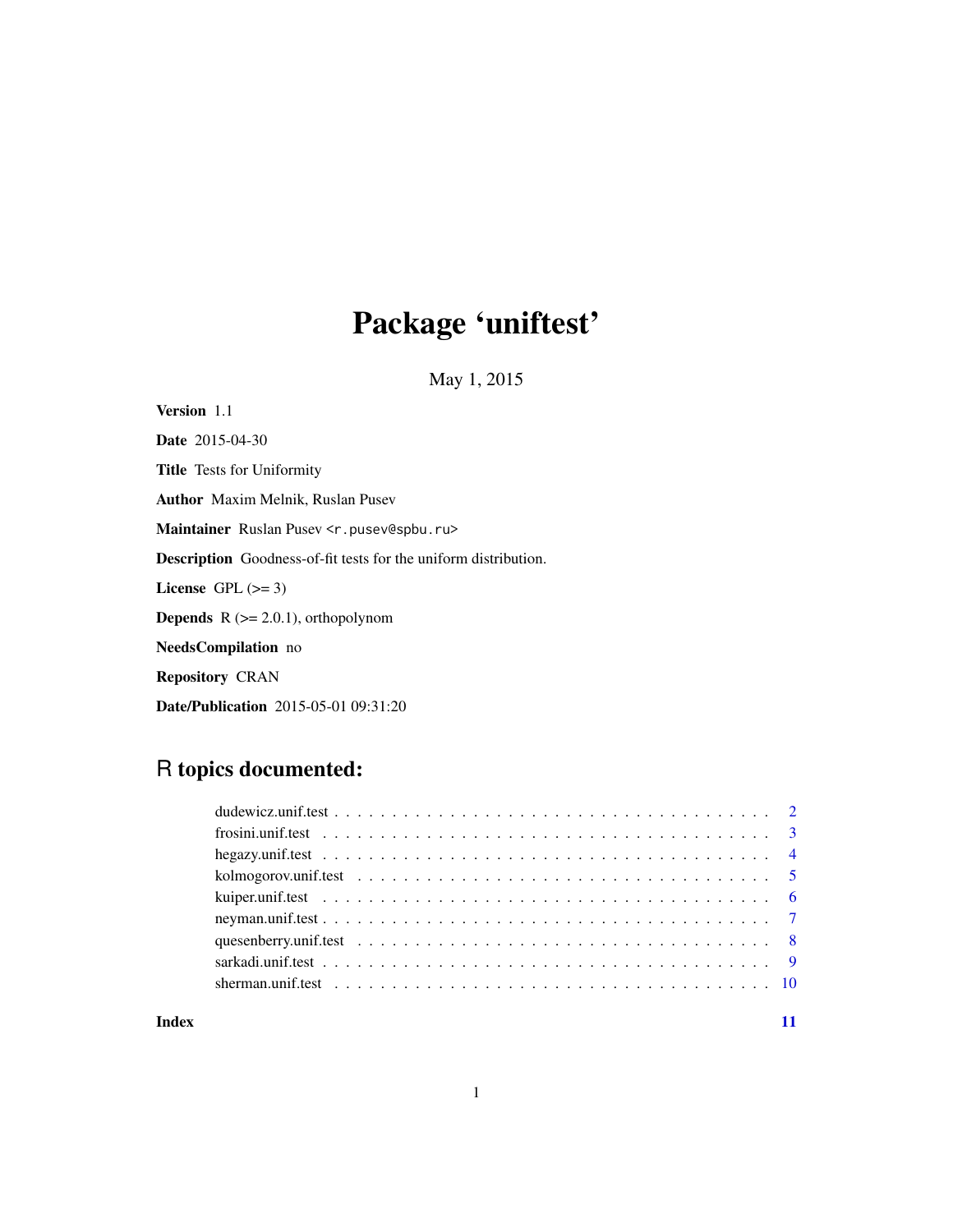<span id="page-1-0"></span>dudewicz.unif.test *Dudewicz-van der Meulen test for uniformity*

#### Description

Performs Dudewicz-van der Meulen test for the hypothesis of uniformity.

#### Usage

```
dudewicz.unif.test(x, nrepl=2000,m=length(x)/2)
```
#### Arguments

| X     | a numeric vector of data values.                      |
|-------|-------------------------------------------------------|
| nrepl | the number of replications in Monte Carlo simulation. |
| m     | a parameter of the test (see below).                  |

# Details

The Dudewicz-van der Meulen test for uniformity is based on the following statistic:

$$
H(m, n) = -\frac{1}{n} \sum_{i=1}^{n} \log_2 \frac{n}{2m} (x_{(i+m)} - x_{(i-m)})
$$

The p-value is computed by Monte Carlo simulation.

#### Value

A list with class "htest" containing the following components:

| statistic | the value of the Dudewicz-van der Meulen statistic.                 |
|-----------|---------------------------------------------------------------------|
| p.value   | the p-value for the test.                                           |
| method    | the character string "Dudewicz-van der Meulen test for uniformity". |
| data.name | a character string giving the name(s) of the data.                  |

#### Author(s)

Maxim Melnik and Ruslan Pusev

# References

Dudewicz E. J., van der Meulen E. C. (1981): Entropy-based tests of uniformity. — JASA, vol. 76, pp. 967–974.

```
dudewicz.unif.test(runif(100,0,1))
dudewicz.unif.test(runif(100,0.1,0.9))
```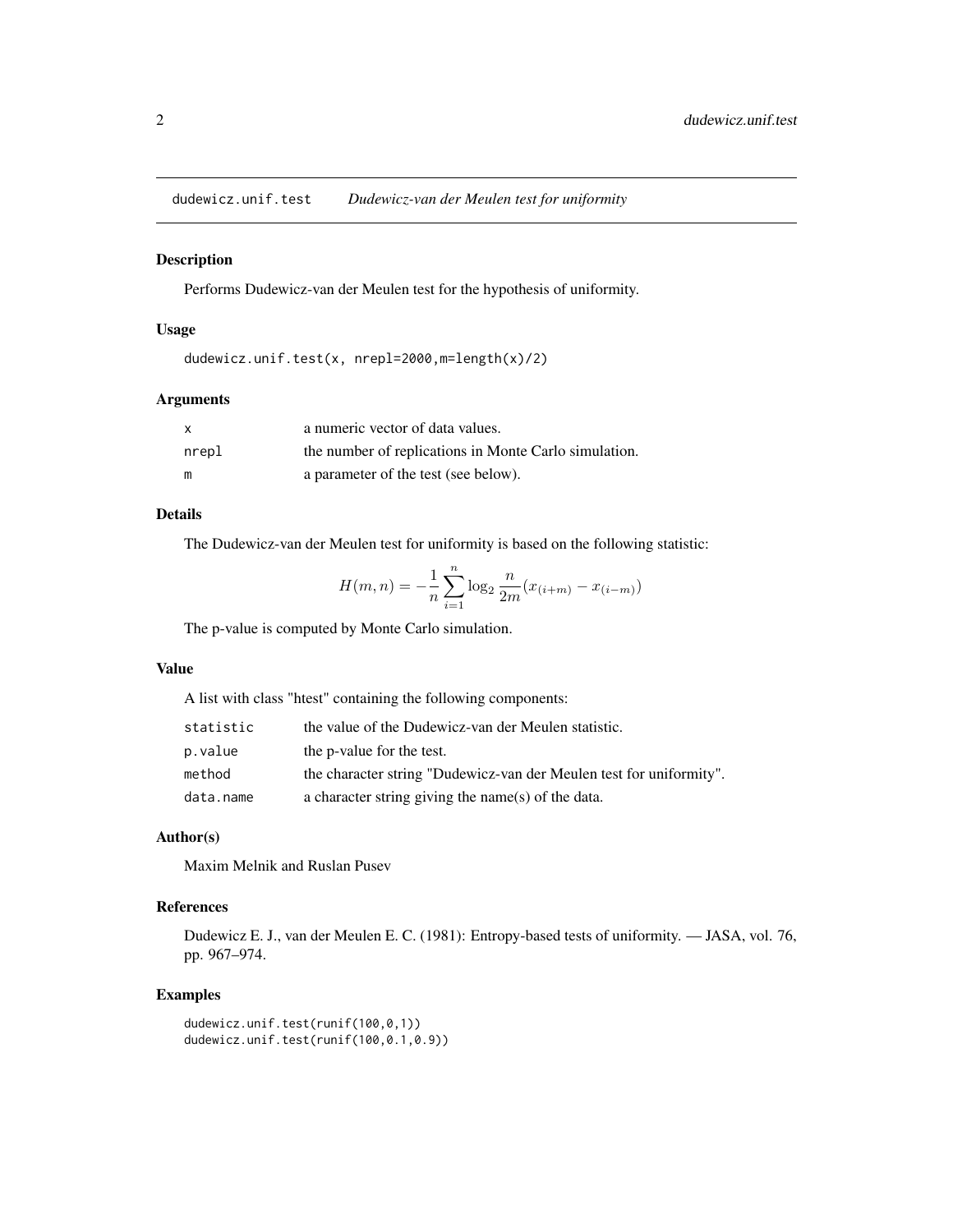<span id="page-2-0"></span>frosini.unif.test *Frosini test for uniformity*

#### Description

Performs Frosini test for the hypothesis of uniformity, see Frosini (1987).

#### Usage

```
frosini.unif.test(x, nrepl=2000)
```
#### Arguments

| x     | a numeric vector of data values.                      |
|-------|-------------------------------------------------------|
| nrepl | the number of replications in Monte Carlo simulation. |

#### Details

The Frosini test for uniformity is based on the following statistic:

$$
B_n = \frac{1}{\sqrt{n}} \sum_{i=1}^n \left| X_{(i)} - \frac{i - 0.5}{n} \right|.
$$

The p-value is computed by Monte Carlo simulation.

#### Value

A list with class "htest" containing the following components:

| statistic | the value of the Frosini statistic.                 |
|-----------|-----------------------------------------------------|
| p.value   | the p-value for the test.                           |
| method    | the character string "Frosini test for uniformity". |
| data.name | a character string giving the name(s) of the data.  |

#### Author(s)

Maxim Melnik and Ruslan Pusev

#### References

Frosini, B.V. (1987): On the distribution and power of a goodness-of-fit statistic with parametric and nonparametric applications, "Goodness-of-fit". (Ed. by Revesz P., Sarkadi K., Sen P.K.) — Amsterdam-Oxford-New York: North-Holland. — Pp. 133–154.

```
frosini.unif.test(runif(100,0,1))
frosini.unif.test(runif(100,0.1,0.9))
```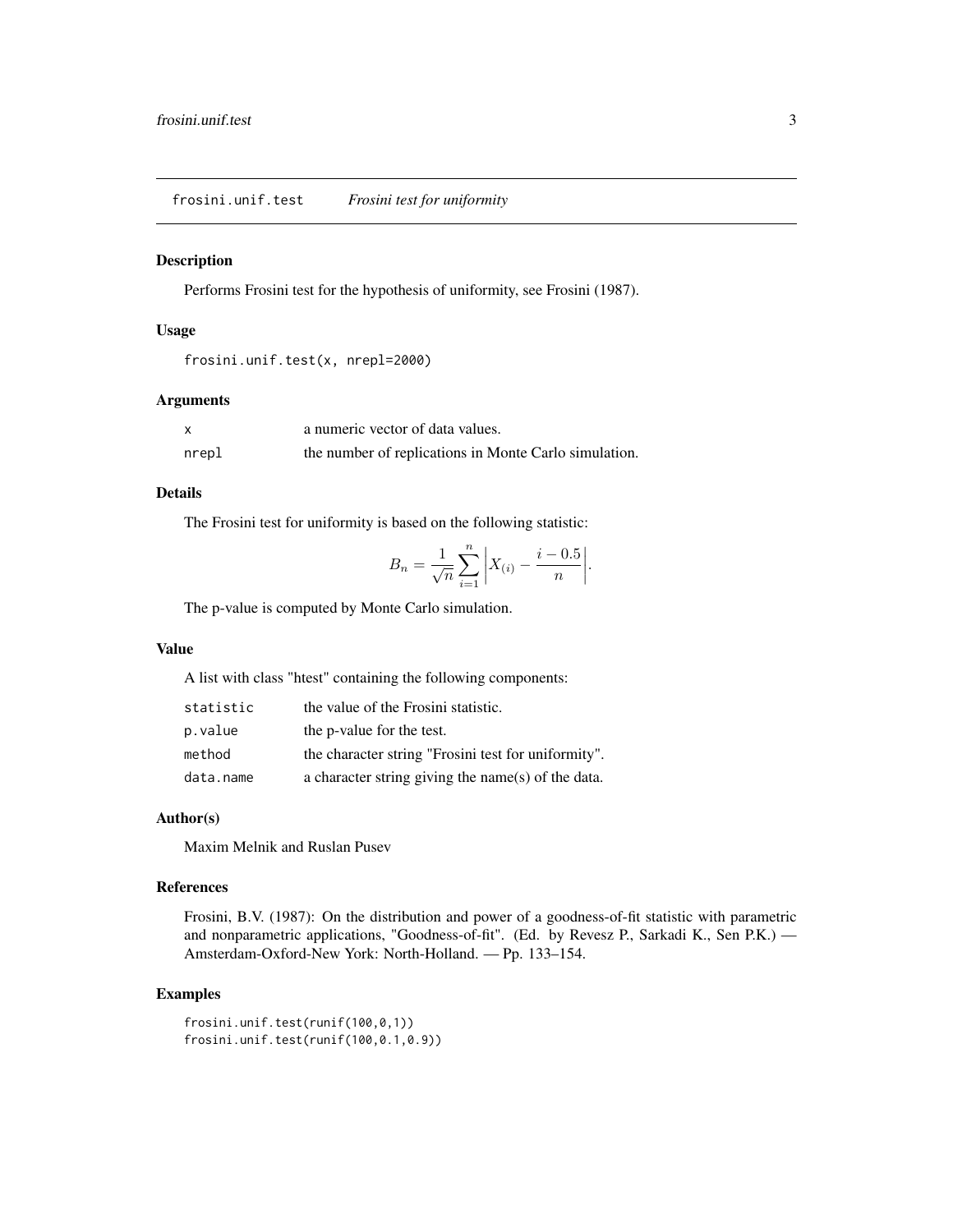<span id="page-3-0"></span>hegazy.unif.test *Hegazy-Green test for uniformity*

#### Description

Performs Hegazy-Green test for the hypothesis of uniformity.

#### Usage

```
hegazy.unif.test(x, nrepl=2000, p=1)
```
#### Arguments

| $\mathsf{x}$ | a numeric vector of data values.                      |
|--------------|-------------------------------------------------------|
| p            | a parameter of the test (see below).                  |
| nrepl        | the number of replications in Monte Carlo simulation. |

#### Details

The Hegazy-Green test for uniformity is based on the following statistic:

$$
T_p = \frac{1}{n} \sum_{i=1}^{n} \left| X_{(i)} - \frac{i}{n+1} \right|^p
$$

.

The p-value is computed by Monte Carlo simulation.

#### Value

A list with class "htest" containing the following components:

| statistic | the value of the Hegazy-Green statistic.                 |
|-----------|----------------------------------------------------------|
| p.value   | the p-value for the test.                                |
| method    | the character string "Hegazy-Green test for uniformity". |
| data.name | a character string giving the name(s) of the data.       |

#### Author(s)

Maxim Melnik and Ruslan Pusev

# References

Hegazy, Y. A. S. and Green, J. R. (1975): Some new goodness-of-fit tests using order statistics. — Journal of the Royal Statistical Society. Series C (Applied Statistics), vol. 24, pp. 299–308.

```
hegazy.unif.test(runif(100,0,1))
hegazy.unif.test(runif(100,0.1,0.9))
```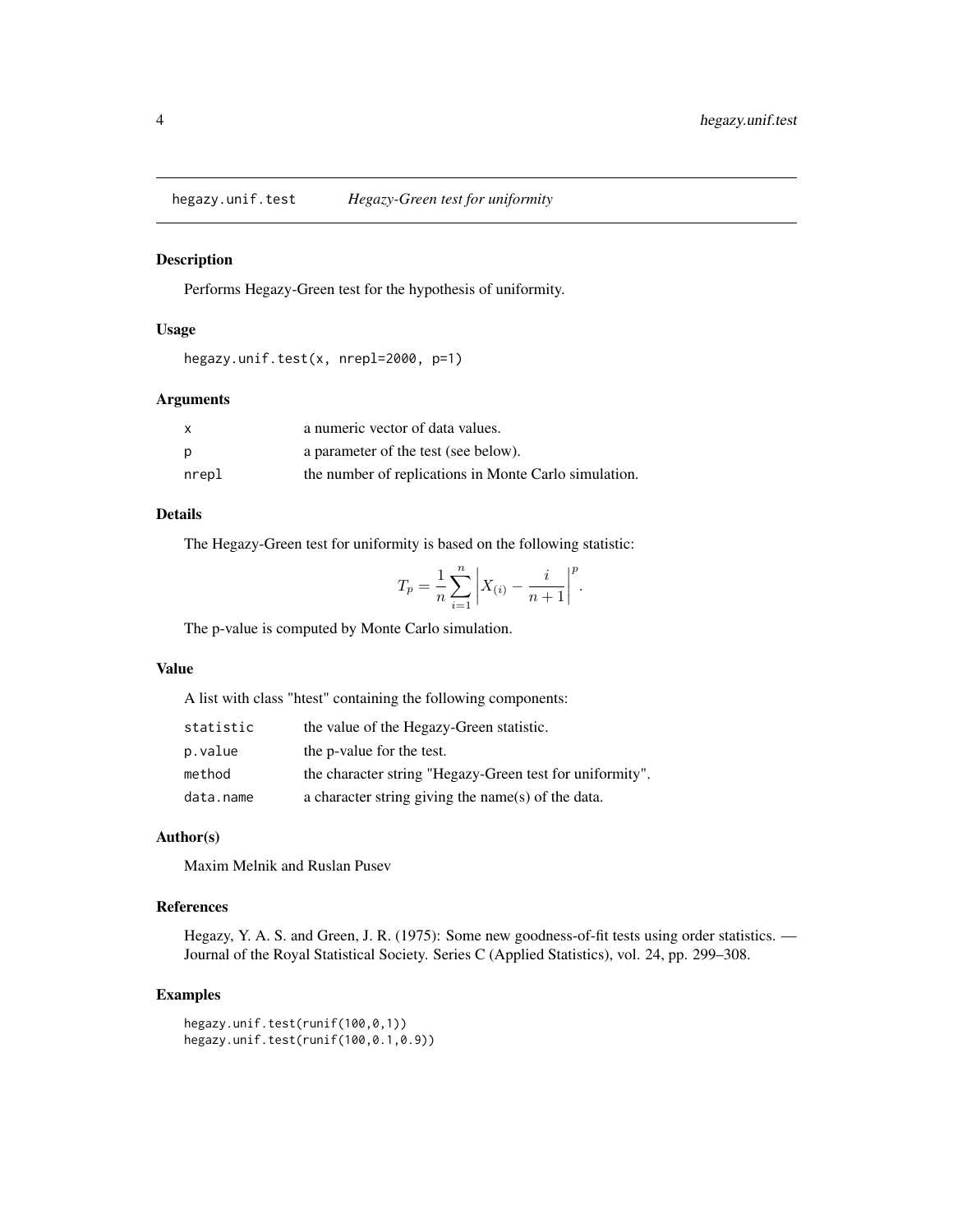<span id="page-4-0"></span>kolmogorov.unif.test *Kolmogorov-Smirnov test for uniformity*

#### Description

Performs Kolmogorov-Smirnov test for the hypothesis of uniformity, see Kolmogorov (1933).

#### Usage

```
kolmogorov.unif.test(x, nrepl=2000,k=0)
```
#### Arguments

|       | a numeric vector of data values.                      |
|-------|-------------------------------------------------------|
| nrepl | the number of replications in Monte Carlo simulation. |
| k     | variant the criterion.                                |

#### Details

The Kolmogorov-Smirnov test for uniformity is based on the following statistics:

$$
D^{+} = max_{i} \left( x_{i} - \frac{i}{n+1} \right), \quad D^{-} = max_{i} \left( \frac{i}{n+1} - x_{i} \right), \quad D = max(D^{+}, D^{-}).
$$

The p-value is computed by Monte Carlo simulation.

#### Value

A list with class "htest" containing the following components:

| statistic | the value of the Kolmogorov-Smirnov statistic.                 |
|-----------|----------------------------------------------------------------|
| p.value   | the p-value for the test.                                      |
| method    | the character string "Kolmogorov-Smirnov test for uniformity". |
| data.name | a character string giving the name(s) of the data.             |

#### Author(s)

Maxim Melnik and Ruslan Pusev

# References

Kolmogorov A. (1933): Sulla determinazione empirica di una legge di distribuzione. — G. Ist. Ital. Attuari, vol. 4, pp. 83–91.

#### Examples

kolmogorov.unif.test(runif(100,0,1)) kolmogorov.unif.test(runif(100,0.1,0.9))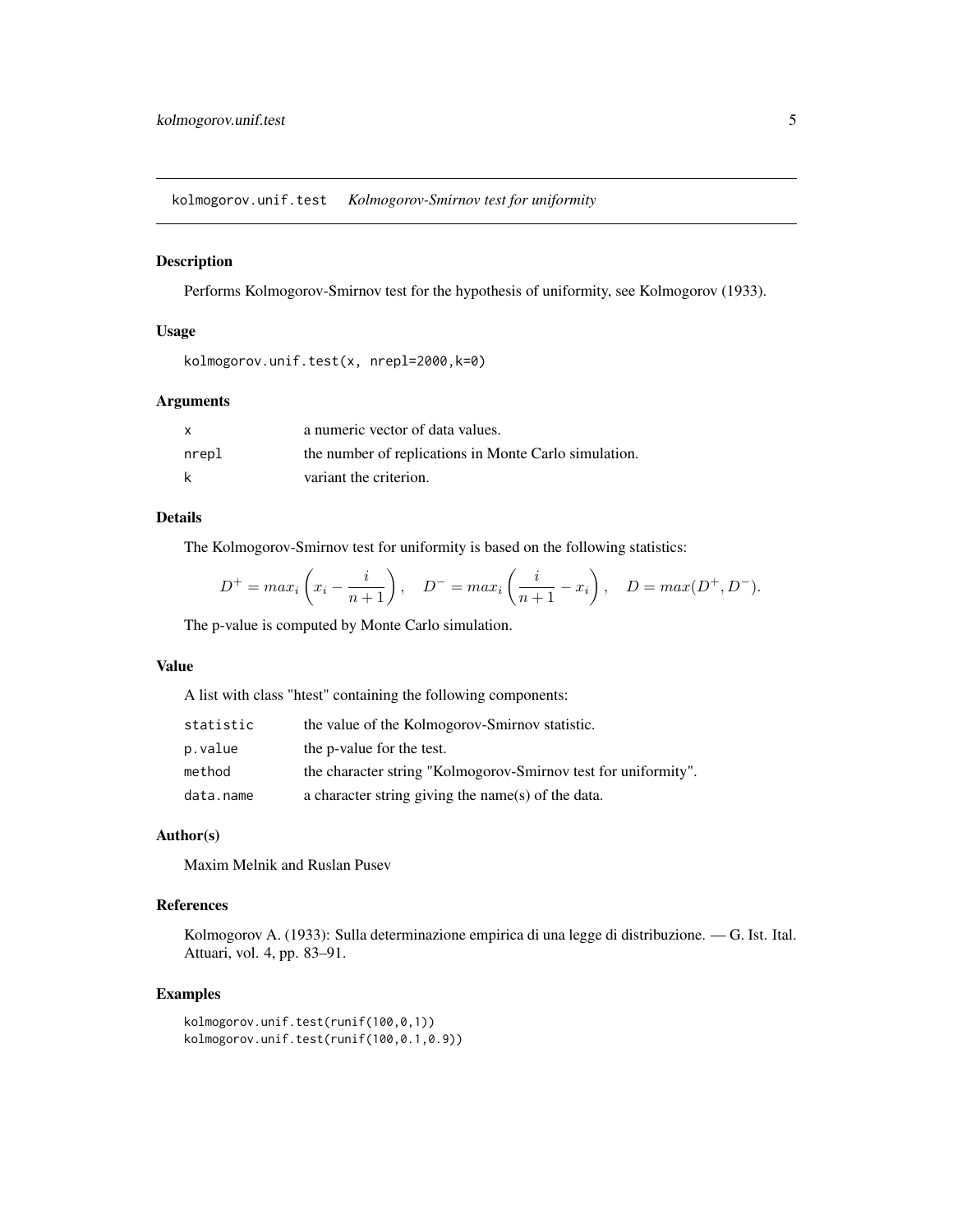<span id="page-5-0"></span>kuiper.unif.test *Kuiper test for uniformity*

# Description

Performs Kuiper test for the hypothesis of uniformity, see Kuiper (1960).

#### Usage

```
kuiper.unif.test(x, nrepl=2000)
```
# Arguments

|       | a numeric vector of data values.                      |
|-------|-------------------------------------------------------|
| nrepl | the number of replications in Monte Carlo simulation. |

### Details

The Kuiper test for uniformity is based on the following statistic:

$$
V = \max_{i} \left( \frac{i}{n} - X_{(i)} \right) + \max_{i} \left( X_{(i)} - \frac{i-1}{n} \right)
$$

The p-value is computed by Monte Carlo simulation.

#### Value

A list with class "htest" containing the following components:

| statistic | the value of the Kuiper statistic.                 |
|-----------|----------------------------------------------------|
| p.value   | the p-value for the test.                          |
| method    | the character string "Kuiper test for uniformity". |
| data.name | a character string giving the name(s) of the data. |

### Author(s)

Maxim Melnik and Ruslan Pusev

#### References

Kuiper, N.H. (1960): Tests concerning random points on a circle. — Proc. Kon. Ned. Akad. Wetensch., Ser. A, vol. 63, pp. 38–47.

```
kuiper.unif.test(runif(100,0,1))
kuiper.unif.test(rbeta(100,0.5,0.5))
```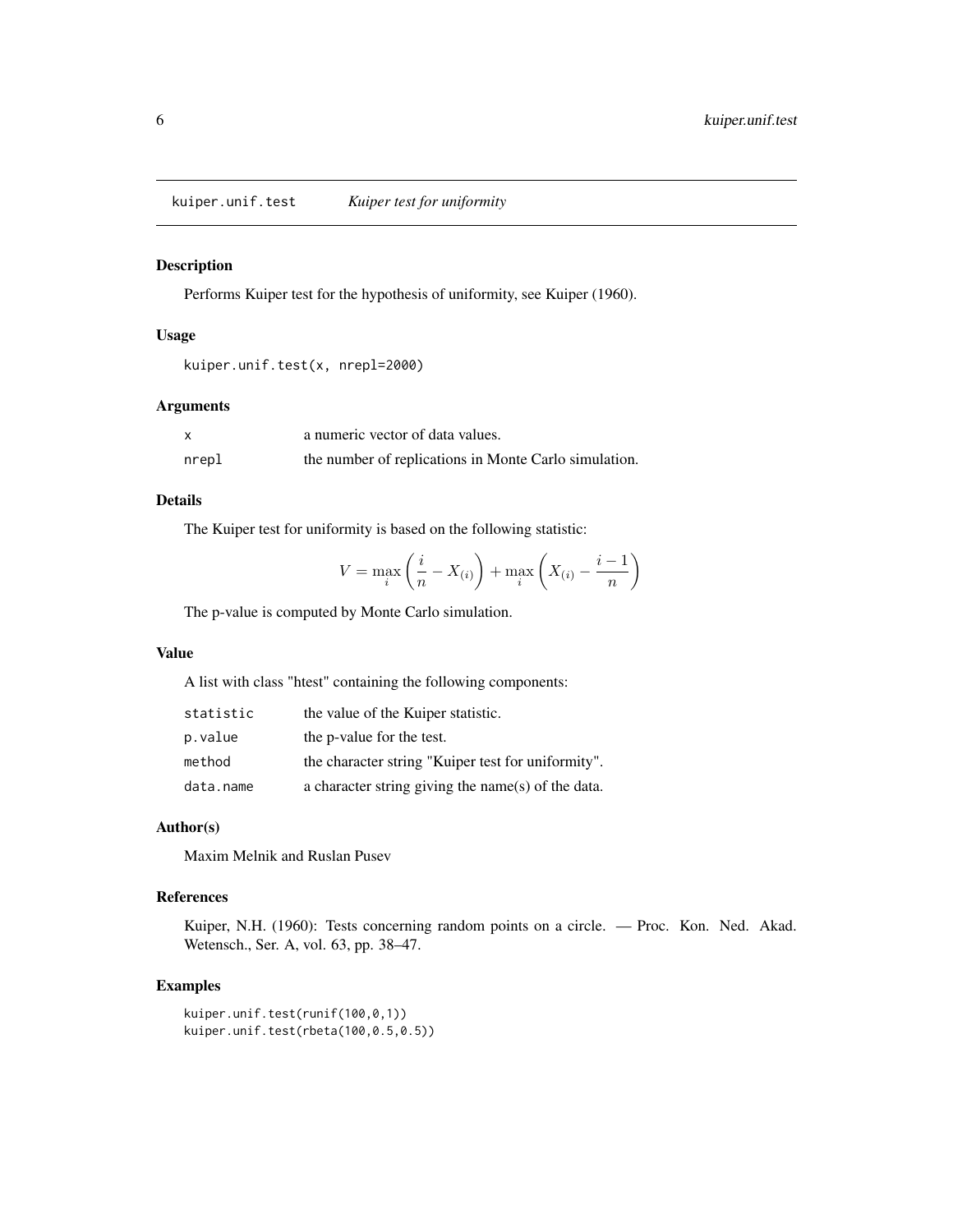<span id="page-6-0"></span>neyman.unif.test *Neyman-Barton test for uniformity*

#### Description

Performs Neyman-Barton test for the hypothesis of uniformity.

# Usage

```
neyman.unif.test(x, nrepl=2000, k=5)
```
# Arguments

| X     | a numeric vector of data values.                      |
|-------|-------------------------------------------------------|
| nrepl | the number of replications in Monte Carlo simulation. |
|       | the number of Legendre polynomials.                   |

# Details

The Neyman-Barton test for uniformity is based on the following statistic:

$$
N_k = \sum_{j=1}^k \left( \frac{1}{\sqrt{n}} \sum_{i=1}^n \pi_j(x_i) \right)^2,
$$

where  $\pi_i(x_i)$  are Legendre polynomials orthogonal on the interval [0,1].

The p-value is computed by Monte Carlo simulation.

### Value

A list with class "htest" containing the following components:

| statistic | the value of the Neyman-Barton statistic.                 |
|-----------|-----------------------------------------------------------|
| p.value   | the p-value for the test.                                 |
| method    | the character string "Neyman-Barton test for uniformity". |
| data.name | a character string giving the name(s) of the data.        |

# Author(s)

Maxim Melnik and Ruslan Pusev

# References

Neyman J. "Smooth" test for goodness-of-fit // Scand. Aktuarietidsrift. 1937. V. 20. P. 149-199.

```
neyman.unif.test(runif(100,0,1))
neyman.unif.test(runif(100,0.1,0.9))
```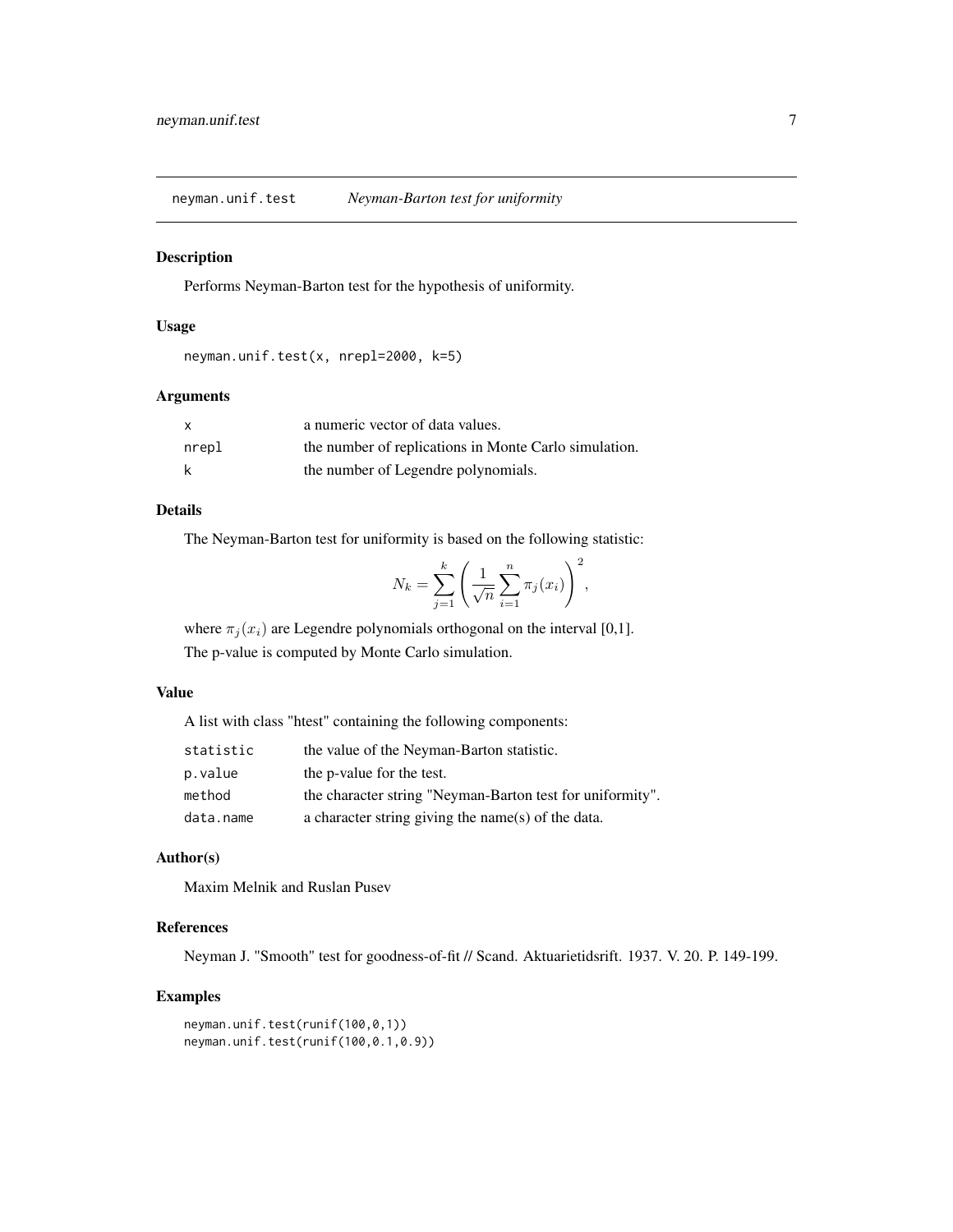<span id="page-7-0"></span>quesenberry.unif.test *Quesenberry–Miller test for uniformity*

#### Description

Performs Quesenberry–Miller test for the hypothesis of uniformity, see Quesenberry and Miller (1977).

#### Usage

```
quesenberry.unif.test(x, nrepl=2000)
```
 $\frac{1}{1}$ 

# Arguments

| x     | a numeric vector of data values.                      |
|-------|-------------------------------------------------------|
| nrepl | the number of replications in Monte Carlo simulation. |

# Details

The Quesenberry–Miller test for uniformity is based on the following statistic:

$$
B_n = \sum_{i=1}^{n+1} (X_{(i)} - X_{(i-1)})^2 + \sum_{i=1}^n (X_{(i)} - X_{(i-1)}) (X_{(i+1)} - X_{(i)}),
$$

where  $X_{(0)} = 0$ ,  $X_{(n+1)} = 1$ . The p-value is computed by Monte Carlo simulation.

# Value

A list with class "htest" containing the following components:

| statistic | the value of the Quesenberry–Miller statistic.                 |
|-----------|----------------------------------------------------------------|
| p.value   | the p-value for the test.                                      |
| method    | the character string "Ouesenberry–Miller test for uniformity". |
| data.name | a character string giving the name(s) of the data.             |

# Author(s)

Maxim Melnik and Ruslan Pusev

# References

Quesenberry, C.P. and Miller F.L. (1977): Power studies of some tests for uniformity. — J. Stat. Comput. Simul., vol. 5, pp. 169–191.

```
quesenberry.unif.test(runif(100,0,1))
quesenberry.unif.test(runif(100,0,1.05))
```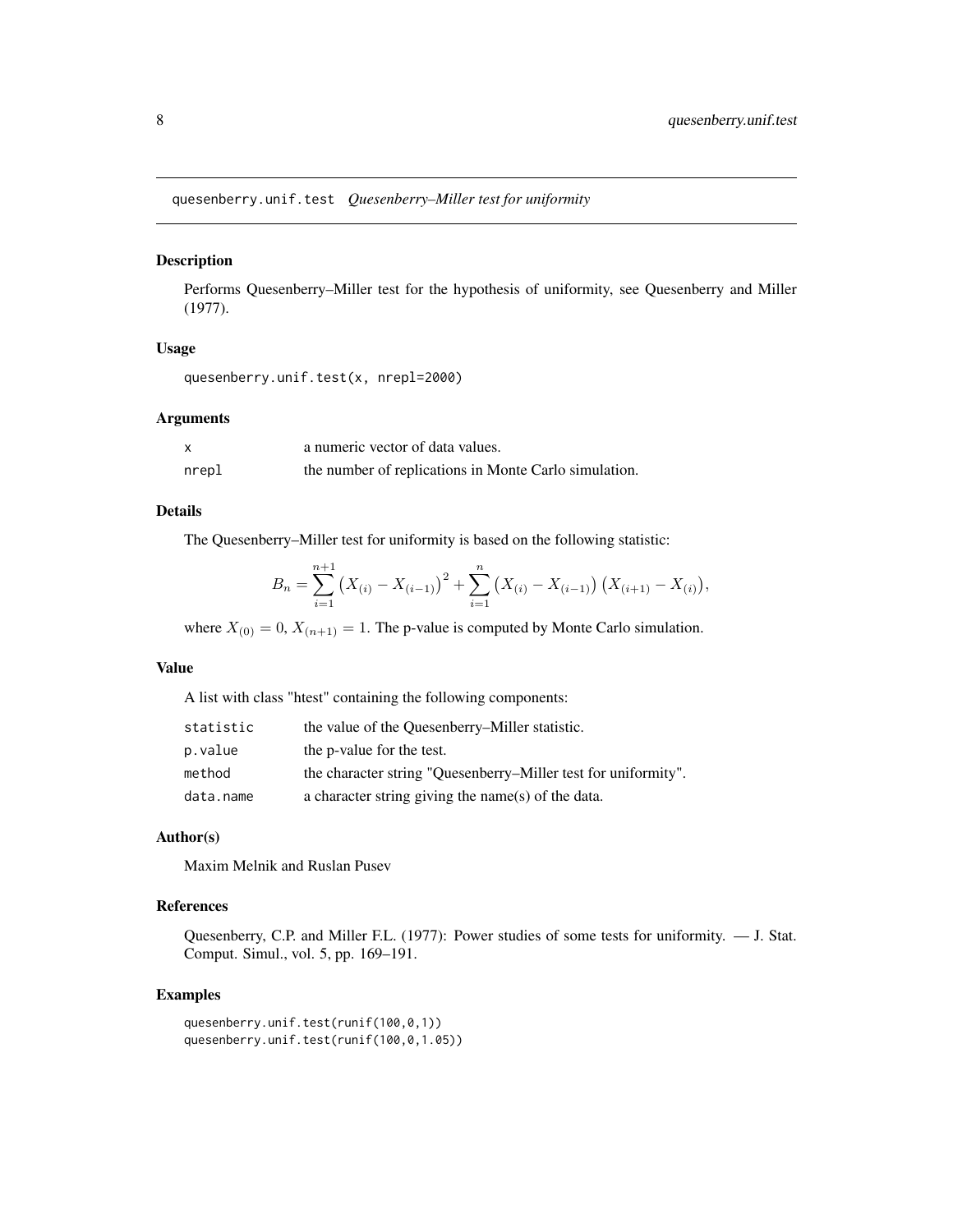<span id="page-8-0"></span>sarkadi.unif.test *Sarkadi-Kosik test for uniformity*

# Description

Performs Sarkadi-Kosik test for the hypothesis of uniformity.

# Usage

```
sarkadi.unif.test(x, nrepl=2000)
```
# Arguments

|       | a numeric vector of data values.                      |
|-------|-------------------------------------------------------|
| nrepl | the number of replications in Monte Carlo simulation. |

# Details

The Sarkadi-Kosik test for uniformity is based on the following statistic:

$$
J = n^{2} \sum_{i=1}^{n} \left( \frac{x_{i} - \frac{i}{n+1}}{i(n-i+1)} \right)^{2} - n \left( \sum_{i=1}^{n} \frac{x_{i} - \frac{i}{n+1}}{i(n-i+1)} \right)^{2}.
$$

The p-value is computed by Monte Carlo simulation.

#### Value

A list with class "htest" containing the following components:

| statistic | the value of the Sarkadi-Kosik statistic.                 |
|-----------|-----------------------------------------------------------|
| p.value   | the p-value for the test.                                 |
| method    | the character string "Sarkadi-Kosik test for uniformity". |
| data.name | a character string giving the name(s) of the data.        |

# Author(s)

Maxim Melnik and Ruslan Pusev

# References

Kosik P., Sarkadi K. A new goodness-of-fit test // Proc. of 5-th Pannonian Symp. of Math. Stat., Visegrad, Hungary, 20 24 May, 1985. P. 267 272.

```
sarkadi.unif.test(runif(100,0,1))
sarkadi.unif.test(runif(100,0.1,0.9))
```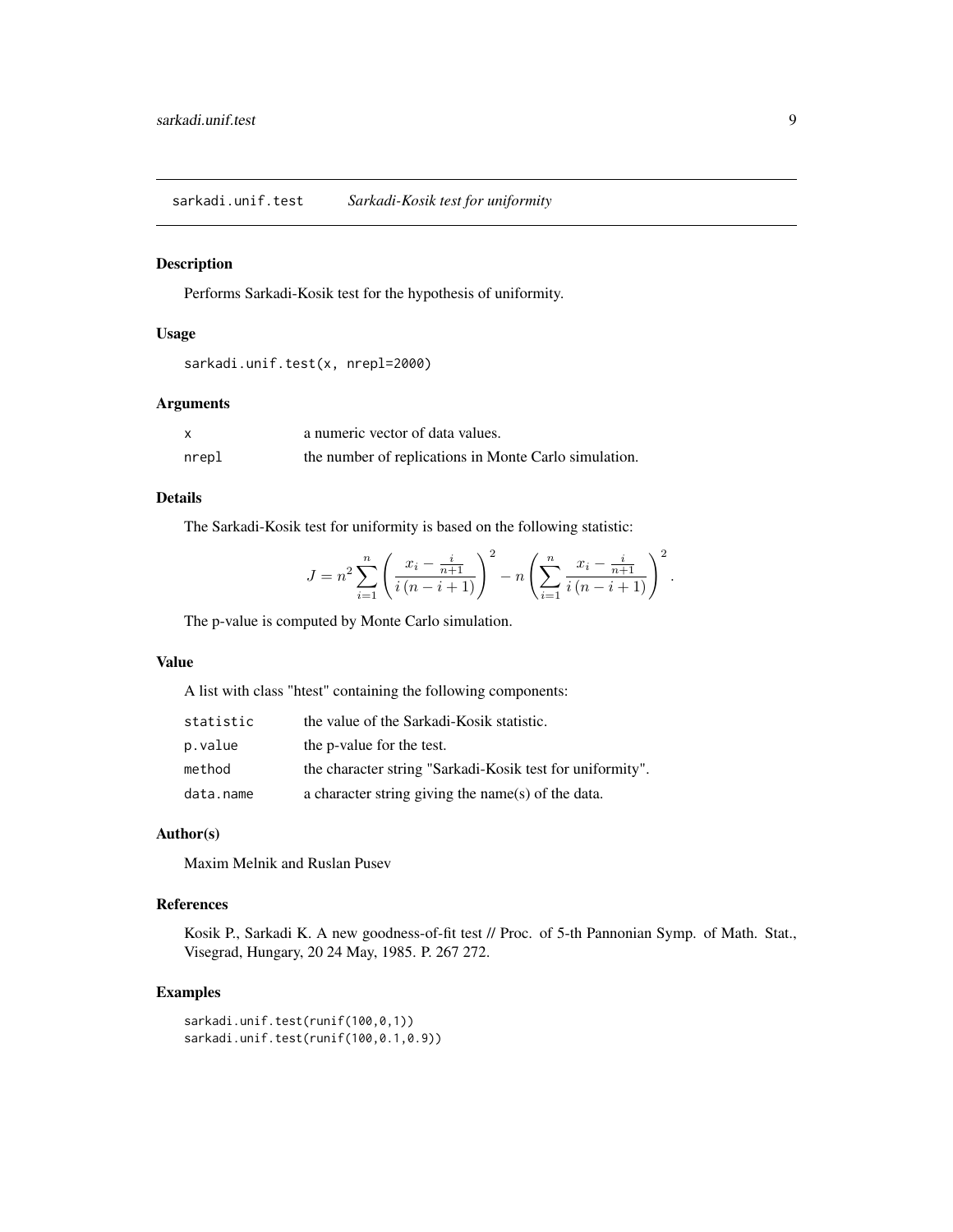<span id="page-9-0"></span>sherman.unif.test *Sherman test for uniformity*

# Description

Performs Sherman test for the hypothesis of uniformity, see Sherman (1950).

# Usage

```
sherman.unif.test(x, nrepl=2000)
```
# Arguments

|       | a numeric vector of data values.                      |
|-------|-------------------------------------------------------|
| nrepl | the number of replications in Monte Carlo simulation. |

### Details

The Sherman test for uniformity is based on the following statistic:

$$
B_n = \frac{1}{2} \sum_{i=1}^{n+1} \left| X_{(i)} - X_{(i-1)} - \frac{1}{n+1} \right|,
$$

where  $X_{(0)} = 0$ ,  $X_{(n+1)} = 1$ . The p-value is computed by Monte Carlo simulation.

#### Value

A list with class "htest" containing the following components:

| statistic | the value of the Sherman statistic.                 |
|-----------|-----------------------------------------------------|
| p.value   | the p-value for the test.                           |
| method    | the character string "Sherman test for uniformity". |
| data.name | a character string giving the name(s) of the data.  |

# Author(s)

Maxim Melnik and Ruslan Pusev

#### References

Sherman, B. (1950): A random variable related to the spacing of sample values. — Ann. Math. Stat., vol. 21, pp. 339–361.

```
sherman.unif.test(runif(100,0,1))
sherman.unif.test(runif(100,0.1,0.9))
```